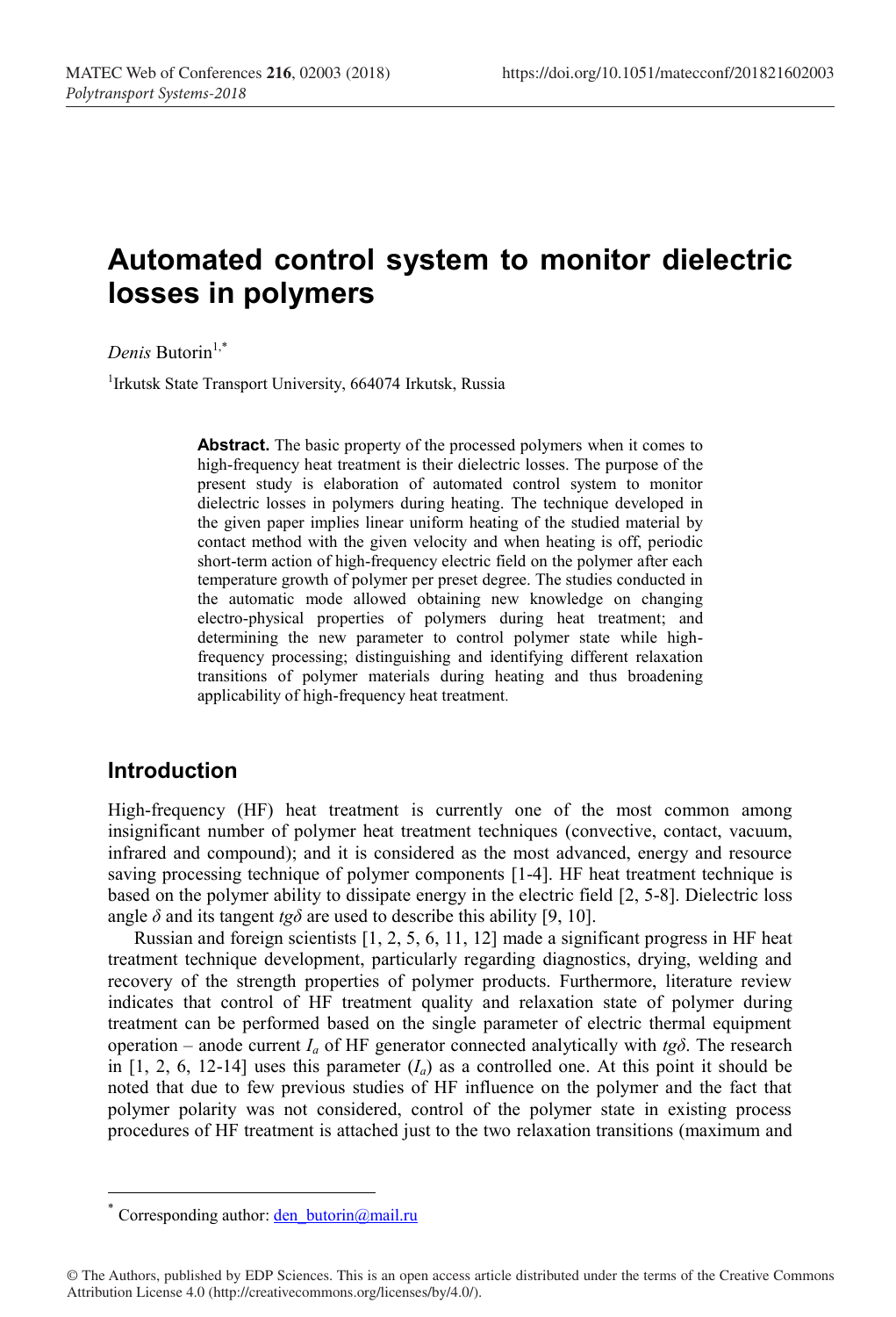minimum  $I_a(T)$ ). The temperature dependency  $t_g\delta$  contains several extreme values divided into dipole-segmental losses ( $\alpha$ ) and dipole-group losses ( $\beta$ ,  $\gamma$ ,  $\delta$ ) [1, 9, 10].

To provide quality control of process procedures of polymers HF heat treatment it is required to develop a technique for controlling their dielectric losses described by the dependency  $t\varrho\delta(T)$ . This will allow establishing new controlled parameters of treatment, broadening the list of treated polymer materials, getting new knowledge on changing of their electro-physical parameters during treatment and widening applicability of HF heat treatment. Therefore, the present study aims to elaborate an automated technique to control dielectric losses in polymers during heating.

#### **Materials and methods**

To control dielectric losses in polymers a technique was developed which suggests linear uniform heating of the material under study by contact method with the velocity of 2 °С/min and periodic short-term (1 second) impact on the polymer, when heating is off, by HF electric field (voltage  $U_p = 4000$  W) after each temperature growth of polymer specimen by 2 °С.

The technique was implemented on the improved and automated experimental setup ASNI VC (automated system for research studies of high-frequency treatment) [1, 6, 12- 14]. Hardware component of the improved setup differed from the existing setup by exception of the press influence on heating and deformations of the specimen under study. Press unit (force 0…400 kg) was turned off, while the weight *P* of upper moving plate of operating capacitor was taken up by elastic members up to  $P \geq F_{TPon}$ , where  $F_{TPon}$  – friction force in supports. The final scheme of experimental setup is shown in Figure 1.

In simplified form the developed technique includes the following operations. The specimen from polymer material 1 is placed between electrodes 3 of a parallel plate operating capacitor connected to a HF generator 4, while a thermal-electrical insulator 2 is placed between the studied specimen 1 and electrode 3. The lower electrode as a whole is an electrical heating element 6, providing heating of the specimen up to melting temperature  $T_m$  (determined experimentally) with the velocity of 2 °C/min. Device 5 has a hole with inserted heat and electrical insulation layer and a thermocouple 7 to control surface temperature of the studied specimen 1. Anode current on the operating capacitor is measured automatically using the current sensor 8-1 after switch-on of the HF generator. Specimen temperature compared to the existing ASNI VC [1, 6, 12-14], is controlled using the thermocouple 7-1 only when HF generator is switched off, thus, measuring of temperature and current  $I_a$  are synchronized automatically in phase opposition. Output signals from the thermocouple 7-1 and current sensor 8-1 enter a computing unit 10, given as micro controller, connected to the personal computer via COM-port. Computing unit 10 includes the following sub-units:

- $-$  temperature control sub-unit 6-2;
- anode current control sub-unit 8-2;
- linear thermal expansion control sub-unit 11-2.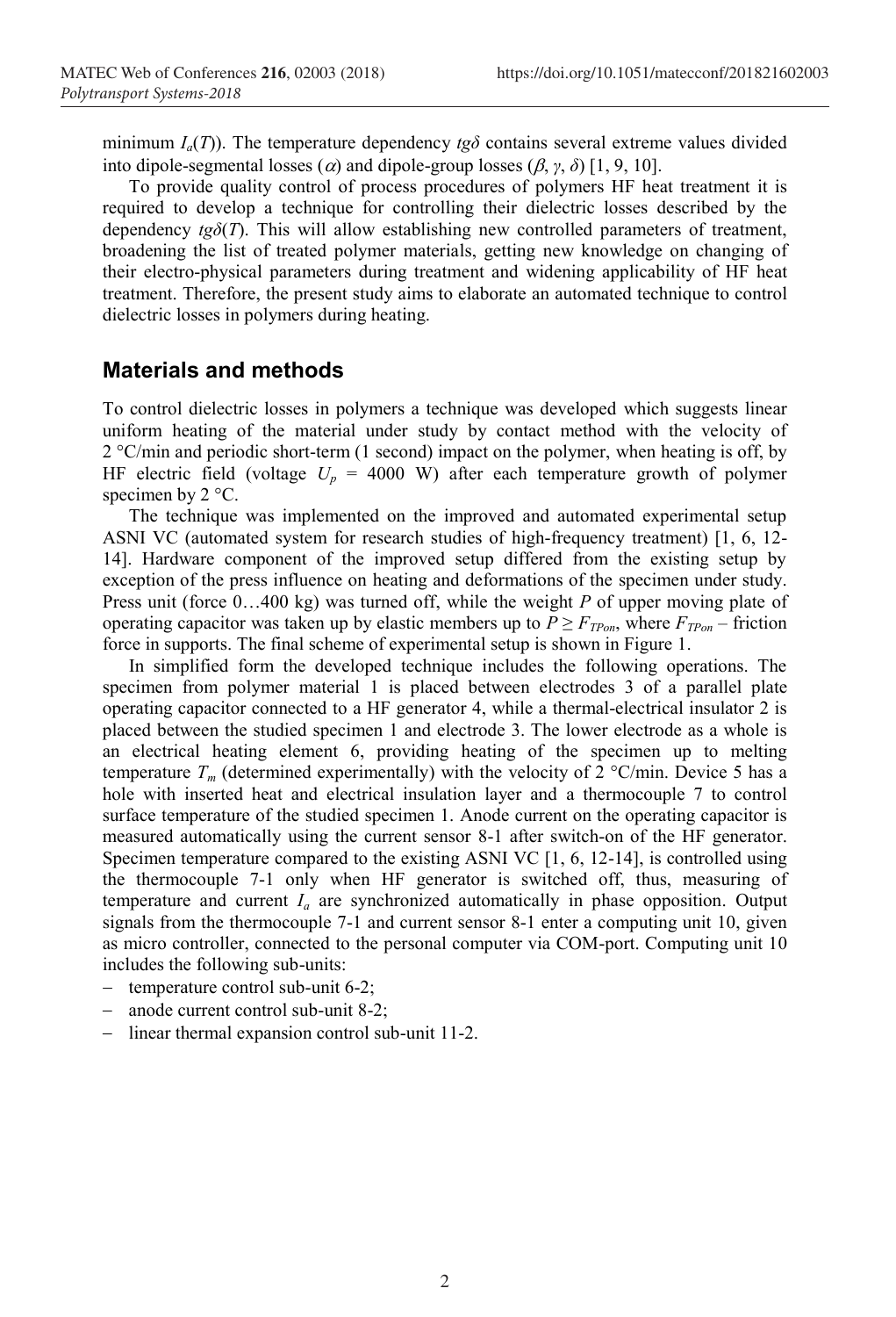

**Fig. 1.** Scheme of automated experimental setup to define amperometric dependency of dielectric losses in polymer materials, where 1 is polymer specimen under study; 2, 9 are thermal-electrical insulators; 3 is electrodes of operating capacitor; 4 is HF generator; 5 is a device for specimen heating; 6 is electrical heating element; 6-2 is temperature control sub-unit; 7 is a thermocouple; 7-1 is a thermocouple-temperature gauge; 8 is a protective screen; 8-1 is a current sensor; 8-2 is an anode current control sub-unit; 10 is a computing unit; 11-1 is a linear thermal expansion sensor; 11-2 is a linear thermal expansion control subunit.

To record the moment when the specimen reaches melting temperature, Balluff Micropulse BIW inductive linear position sensor with analog output signal 0...+10 W was attached to the mechanism of upper moving plate of the operating capacitor; the data was received by the computing unit 10. The software component of ASNI VC was improved by the developed algorithm for controlling the research process. Its flow-diagram is shown in Figure 2.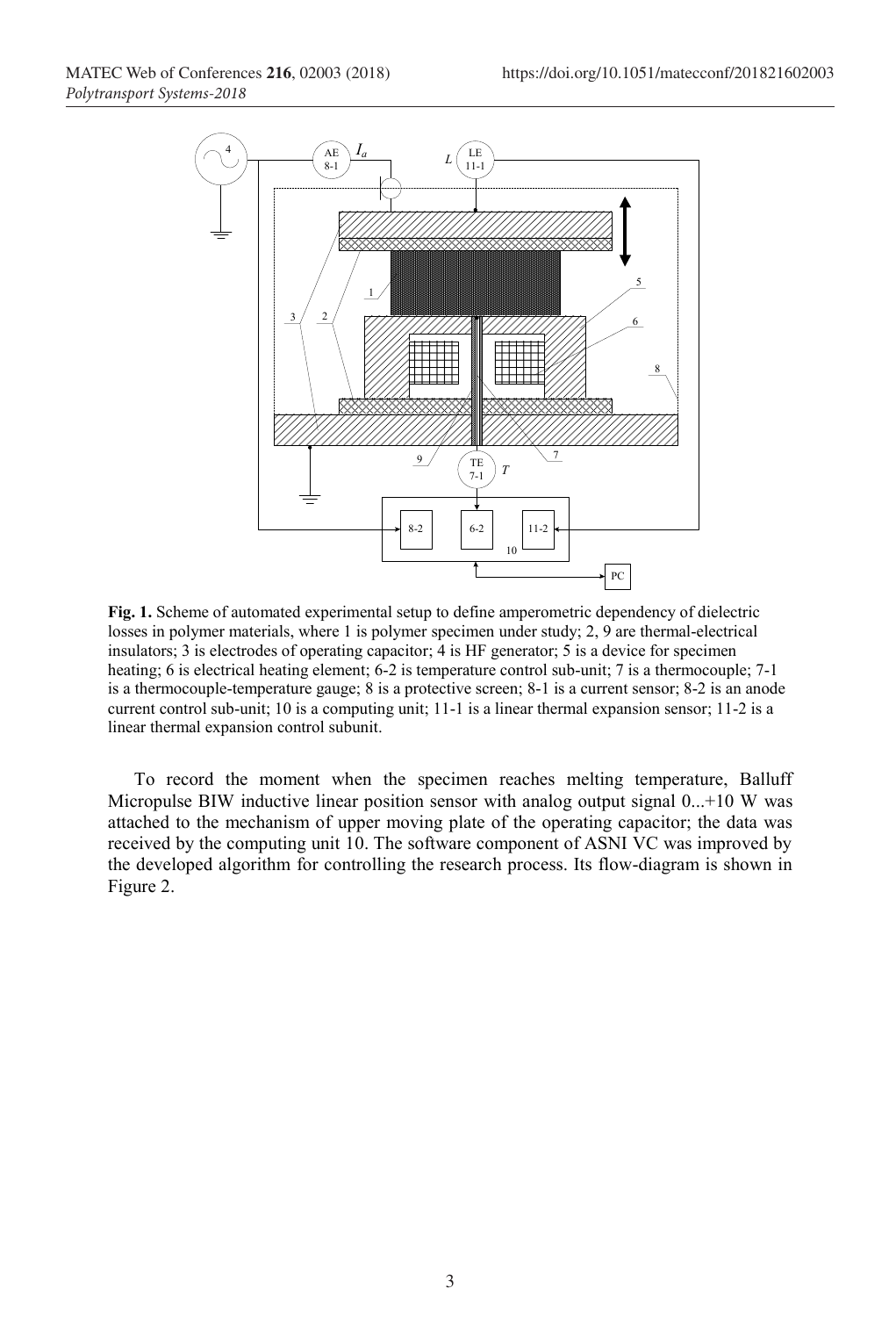

**Fig. 2.** Flow-diagram of the algorithm for controlling the process of linear homogenous heating of material under study and periodic short-term action of HF electric field when heating is off.

The elaborated control algorithm consists of three units:

- $-$  unit 1 of uniform heating of the material under study (basic unit);
- unit 2 of linear thermal expansion control during automated research (Fig. 3, а);
- unit 3 of anode current control (Fig. 3, b).

The given algorithm takes surface temperature of polymer specimen *Tsurf*, its linear thermal expansion  $L$  and anode current of HF generator as the controlled parameters; while contact heating capacity *N* was accepted as a parameter-driven.

Resulting from the value of *Ia* of HF generator the studies were conducted on dielectric losses of some strong-polar polymer materials (PVC-plasticate OMB-60) and polar polymer materials (polyamide PA6) according to the elaborated technique on the improved experimental setup of brand UZP 2500 with operating capacity of HF generator 27.12 MHz. The specimens' sizes were chosen due to the criteria of maximum efficiency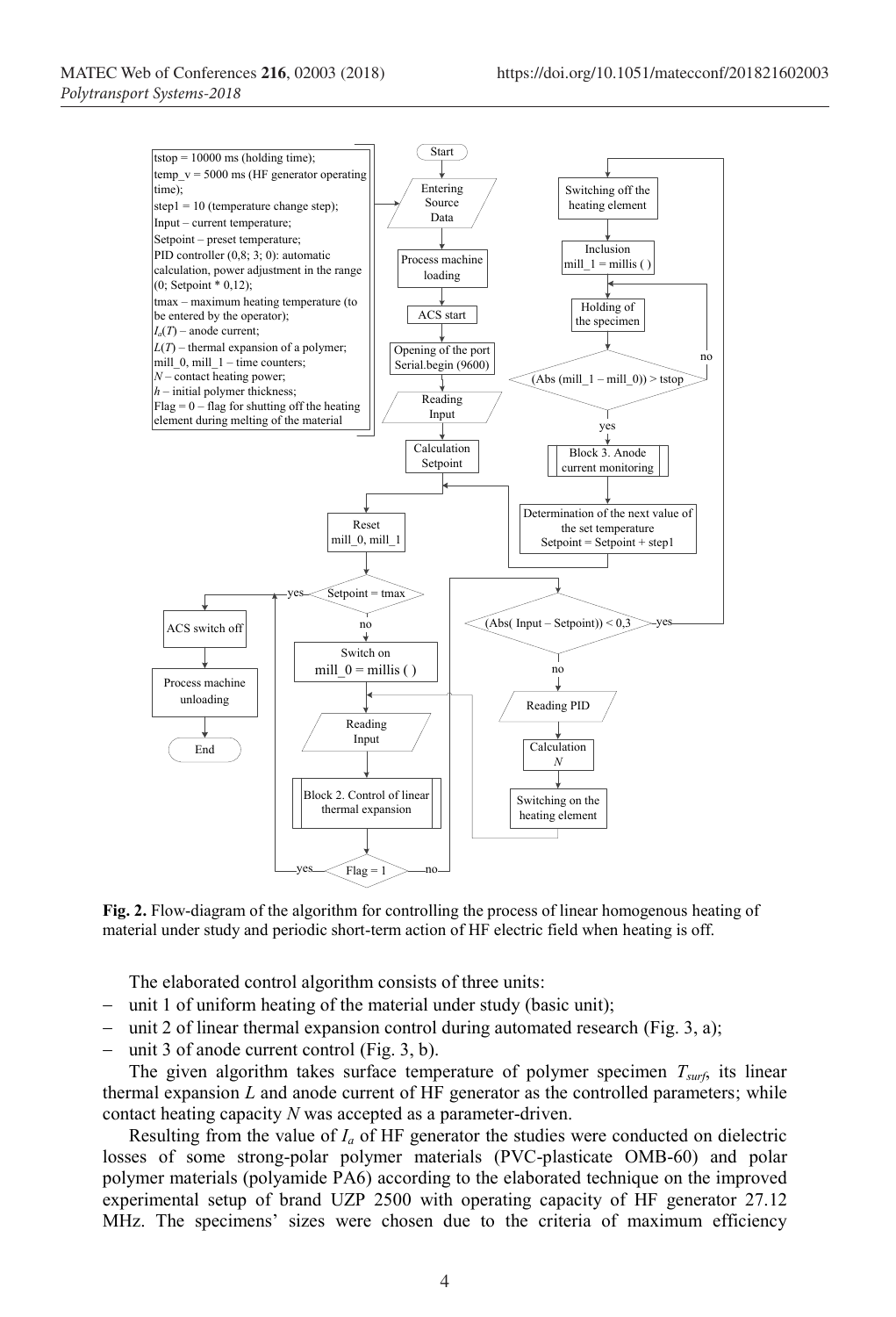treatment on HF setup and were presented as round discs 60 mm in diameter and 4 mm thick. 7 tests were conducted on each of the materials to get valid results.



**Fig. 3.** Flow-diagram of sub-units: а – unit 2 linear thermal expansion control; b – unit 3 anode current control.

# **Experiment and results**

Resulting from the obtained experimental data dependency graphs between  $I_a(T)$  and  $L(T)$ were built for the given polymer materials (Fig. 4). Analysis of the given dependencies  $I_a(T)$  and  $L(T)$  provides interesting data. The dependency graph  $I_a(T)$  (Fig. 4, a), obtained while polyamide treatment shows two extreme values (maximum and minimum points of  $I_a$ ), while during PVC treatment  $I_a$  extreme values were not observed (Fig. 4, b).



**Fig. 4.** Dependency graphs of  $I_a(T)(1)$  and  $L(T)(2)$  obtained during treatment of polyamide PA6 (a) and PVC-plasticate OMB-60 (b).

Combining the dependency graphs of  $I_a(T)$  and  $L(T)$  obtained during polyamide treatment (Fig. 4, a) enables to identify the minimum of  $I_a$  as the moment when polymer reaches the melting temperature, its temperature value corresponds to the reference data.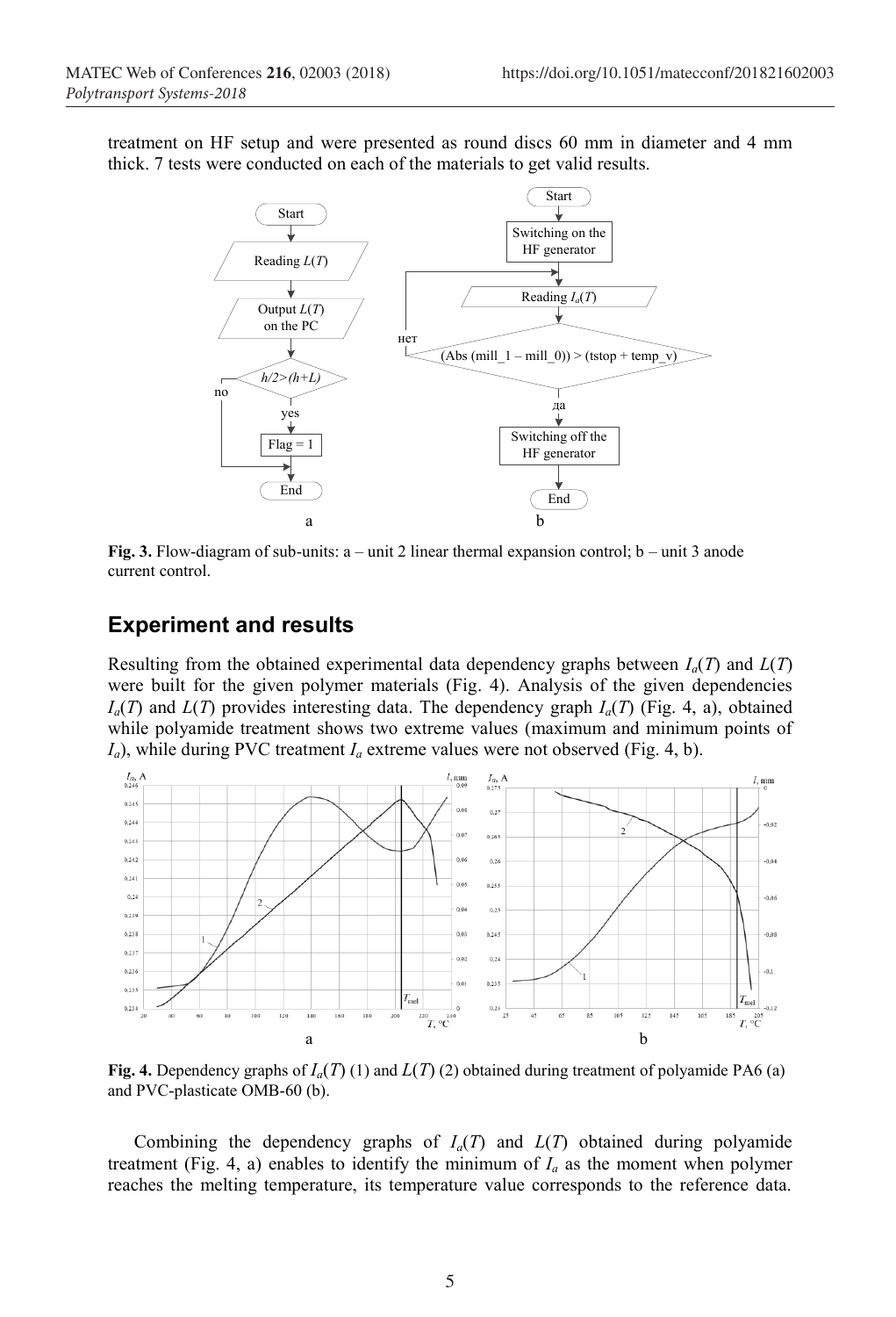Maximum of  $I_a(T)$ , as described in literature sources reflects the state when polymer reaches high-elastic state (dipole-segmental losses).

It also should be noted that for certain polymers the curve  $L(T)$  has monotonic dropdown nature (PVC-plasticate), for other materials (polyamide PA6) it looks like a curve with a bending point. It is obvious that this fact depends on materials properties which vary during heating process, thus, it can be used for polymer identification.

Supported by previous studies [1] and analyzing the dynamics of anode current change the velocity of anode current change  $dI_d/dT$  was defined using differential operator of left finite difference of the first approximation order. The graph showing the velocity of anode current change  $dI_d/dT$  for the mentioned materials is given in Figure 5.



**Fig. 5.** Dependency graphs of  $I_a(T)$  (1) and  $dI_a/dT$  (2) obtained during treatment of polyamide PA6 (a) and PVC-plasticate OMB-60 (b).

Data analysis  $\left(\frac{dI_q}{dT}\right)$  revealed that the velocity of anode current change can be also used as the controlled parameter of treatment. During processes of HF treatment of polar polymers, such as polyamide PA6 (Fig. 5, а), as compared to strong-polar polymers (PVCplasticate OMB-60), their melting state (minimum  $I_a$ ) or dipole-segmental mobility (maximum  $I_a$ ) can be defined by  $dI_a/dT$  passing through zero and reaching first the negative value, and then the positive value.

During HF-treatment of PVC-plasticate (Fig. 5, b), which shows no extreme values *Ia*, calculation of  $dI_a/dT$  reveals new reference points (extreme values  $dI_a/dT$ ), and along with them new opportunities to organize process procedures of HF heat treatment and automation of their control. Minimum  $dI_d/dT$  during treatment of PVC-plasticate was first identified in this study as the moment when plasticate reaches the melting state. Maximum *dIa*/*dT* obtained during treatment of both studied polymers was identified as reaching the state of dipole-group losses  $\beta$  (*tg* $\delta$ ).

## **Conclusion**

The present study allowed developing and automating the technique to control dielectric losses in polymers through anode current of HF generator. In the course of experimental data analysis the new data was obtained on changing electrical and physical properties of polymers during heat treatment. The new controlled parameter in HF treatment was established, i.e. the velocity of anode current change  $dI_d/dT$ .

The developed technique enabled to determine and identify different relaxation transitions of polymer materials during heating along the extreme values  $I_a$  and  $dI_a/dT$ , as